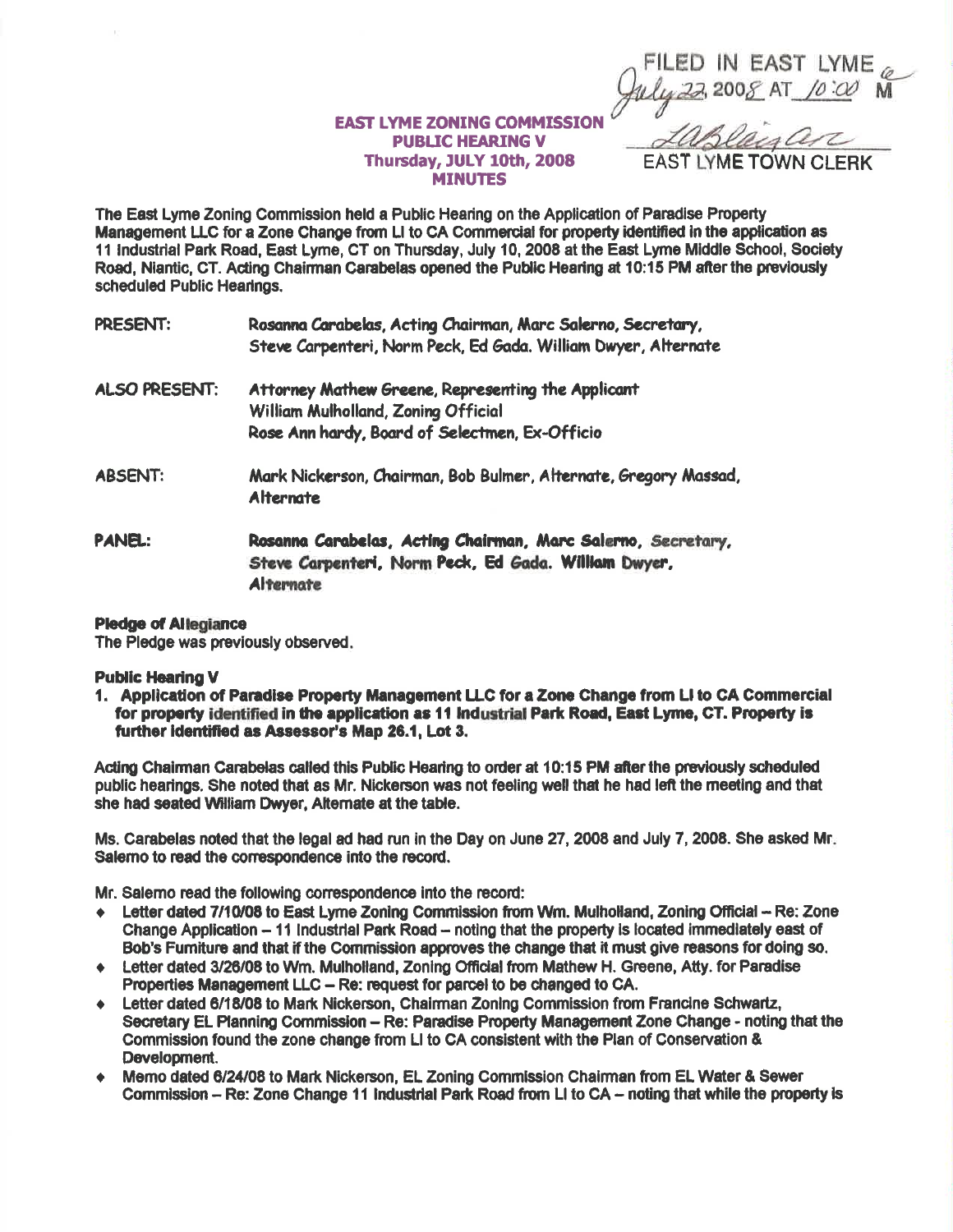served by public water and sewer that there is a lack of sufficient water reserve to meet summer time peak demand for a few months time. They therefore would ask the applicant to provide other water supply altematives including the installation of on-site wells to supplement the Town's water supply especially during the period of summer peak demand.

Letter dated 5/16/08 from Attorney Mathew Greene of Synodi, Videll & Greene to EL Zoning Commission  $-$  Re: Zone Change  $-$  11 industrial Park Rd.  $-$  identifying the specifics of the property and what the applicant is seeking for the zone change.

Ms. Carabelas called upon the applicant or their representative to present this application.

Attomey Mathew Greene, place of business 300-302 State Street, New London, CT submitted a list of the abutting property owners and a picture of the sign posted on the property which was entered into the record as **Exhibit 1.** He explained the location of the property and the LI Zone and noted that this particular piece of proporty ls visible from h95. He noted the allowable uses underthe Ll Zone; such as a trucking terminal and said that with all of the commercial property surrounding this piece that it would make sense to change it to the CA Zone. Additionally, he said that while they have indicated some sort of use ln terms of a hotel and restaurant; that really is not material for discussion here as anything listed under the CA Zone would be allowed and they would certainly entertain what would work best for them and the area. The fact is that this piece sits in the middle of CA zoning and the uses under LI would not be a complement to the Town here. With respect to the letter from the Water Commission, that is a standard letter and with respect to any use going forward; they would meet the requirements of the Water & Sewer Commission and would apply to them. He lastly said that they did hear from three neighboring property owners who said that they were in favor of this change.

Mr. Gada asked about the proximity of this piece to Stop & Shop. Attomey Greene said that it is an abutting property.

Mr. Salemo sald that they could also have asked to amend the Ll regulations and asked why they chose to go thls way.

Attomey Greene said that if they had asked to change the regulations for LI to allow for a restaurant that it would affed all Ll areas throughout the Town and that may not be something that they would want.

Mr. Salemo asked how they would access the area.

Attomey Greene pointed out a 40' wide easement and added that the road area is going to be shifted somewhat as was stated with the Bob's application to provide for better travel.

Mr. Dwyer asked if they were just talking about the zone change here and nothing specific going in at this time.

Attomey Greene said that was correct – they are only submitting an application for a zone change and they feel that the CA items are a better complement to the Gateway, etc. in the area than manufacturing would be. If this is approved, they would then come forth with another application for something specific and a site plan, etc.

Mr. Salemo asked about the road realignment.

Mr. Mulholland said that the Town Engineer assured them that it would be done as they speak as they wanted to wait until school was out before starting it.

Attorney Greene said that he has spoken with the attorney for Bob's Fumiture who said that the road work would be underway soon.

Ms. Carabelas asked if there were any other questions -

Hearing none  $-$ 

Ms. Carabelas called for anyone from the public who wished to speak in favor of this application  $-$ Hearing no one  $-$ 

Ms. Carabelas called for anyone from the public who wished to speak against this application or neutrally on this application -

Hearing no one  $-$